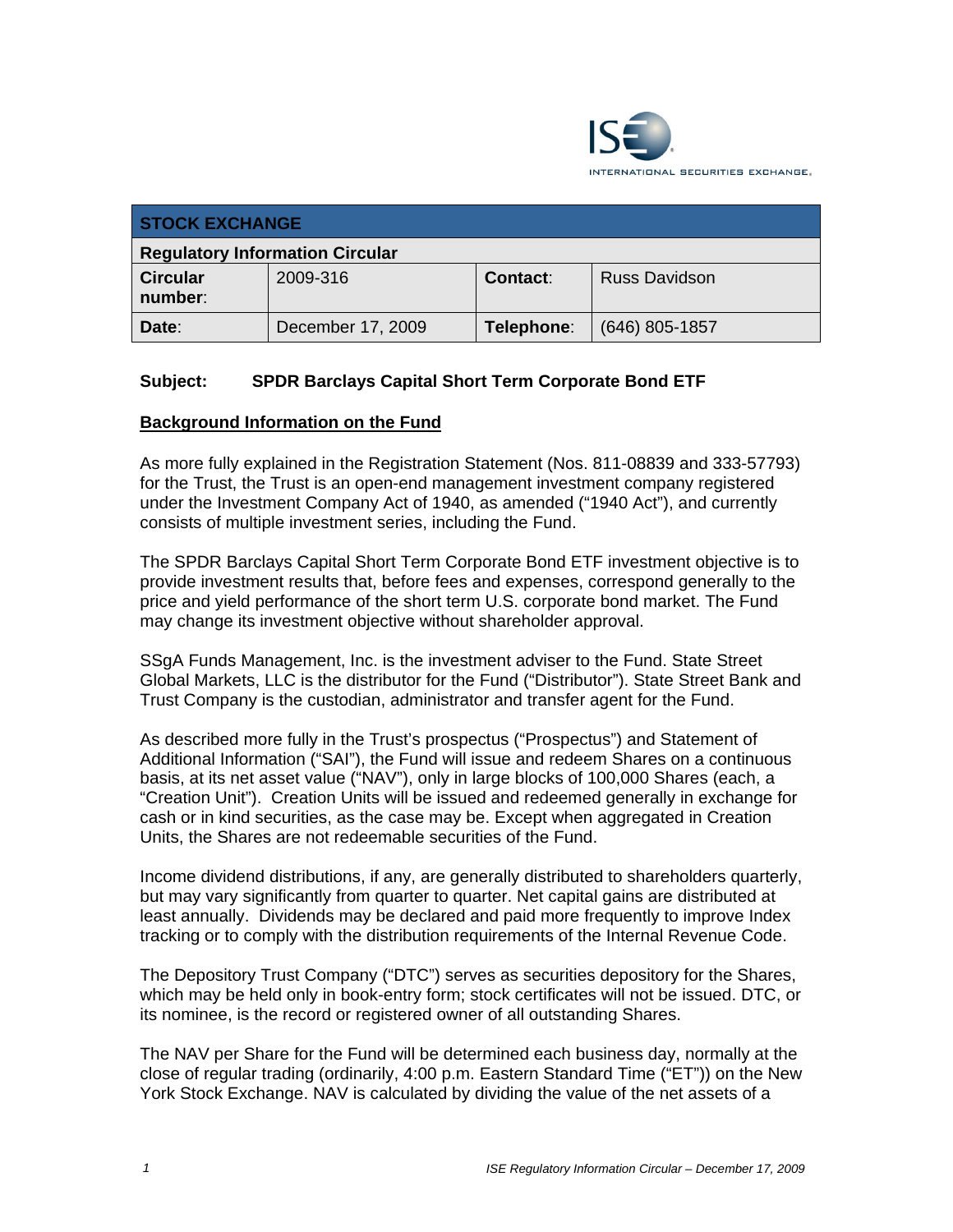Fund (i.e., the total value of its assets less all liabilities) by the number of Shares outstanding, rounded to the nearest cent. NAV will be available from the Distributor and will also available to National Securities Clearing Corporation ("NSCC") participants through data made available from NSCC.

The Trusts registration statement describes the various fees and expenses for the Fund's Shares. For a more complete description of the Fund and the underlying index, visit www.SPDRS.com.

# **Principal Risks**

Interested persons are referred to the Prospectus for a description of risks associated with an investment in the Shares. These risks include the risk that a Fund's return may not match the return of its index for a number of reasons including the incursion by a Fund of operating expenses and costs not applicable to its index. In addition, as noted in the Prospectus, the Shares may trade at market prices that may differ from their NAV. The NAV of the Shares will fluctuate with changes in the market value of the Fund's holdings. The market prices of the Shares will fluctuate in accordance with changes in NAV as well as the supply and demand for the Shares.

### **Exchange Rules Applicable to Trading in the Shares**

The Shares are considered equity securities, thus rendering trading in the Shares subject to the Exchange's existing rules governing the trading of equity securities.

# **Trading Hours**

Trading in the Shares on ISE is on a UTP basis and is subject to ISE equity trading rules. The Shares will trade from 8:00 a.m. until 8:00 p.m. Eastern Time. Equity Electronic Access Members ("Equity EAMs") trading the Shares during the Extended Market Sessions are exposed to the risk of the lack of the calculation or dissemination of underlying index value or intraday indicative value ("IIV"). For certain derivative securities products, an updated underlying index value or IIV may not be calculated or publicly disseminated in the Extended Market hours. Since the underlying index value and IIV are not calculated or widely disseminated during Extended Market hours, an investor who is unable to calculate implied values for certain derivative securities products during Extended Market hours may be at a disadvantage to market professionals.

### **Trading Halts**

ISE will halt trading in the Shares in accordance with ISE Rule 2101(a)(2)(iii). The grounds for a halt under this Rule include a halt by the primary market because it stops trading the Shares and/or a halt because dissemination of the IIV or applicable currency spot price has ceased, or a halt for other regulatory reasons. In addition, ISE will stop trading the Shares if the primary market de-lists the Shares.

### **Delivery of a Prospectus**

Pursuant to federal securities laws, investors purchasing Shares must receive a prospectus prior to or concurrently with the confirmation of a transaction. Investors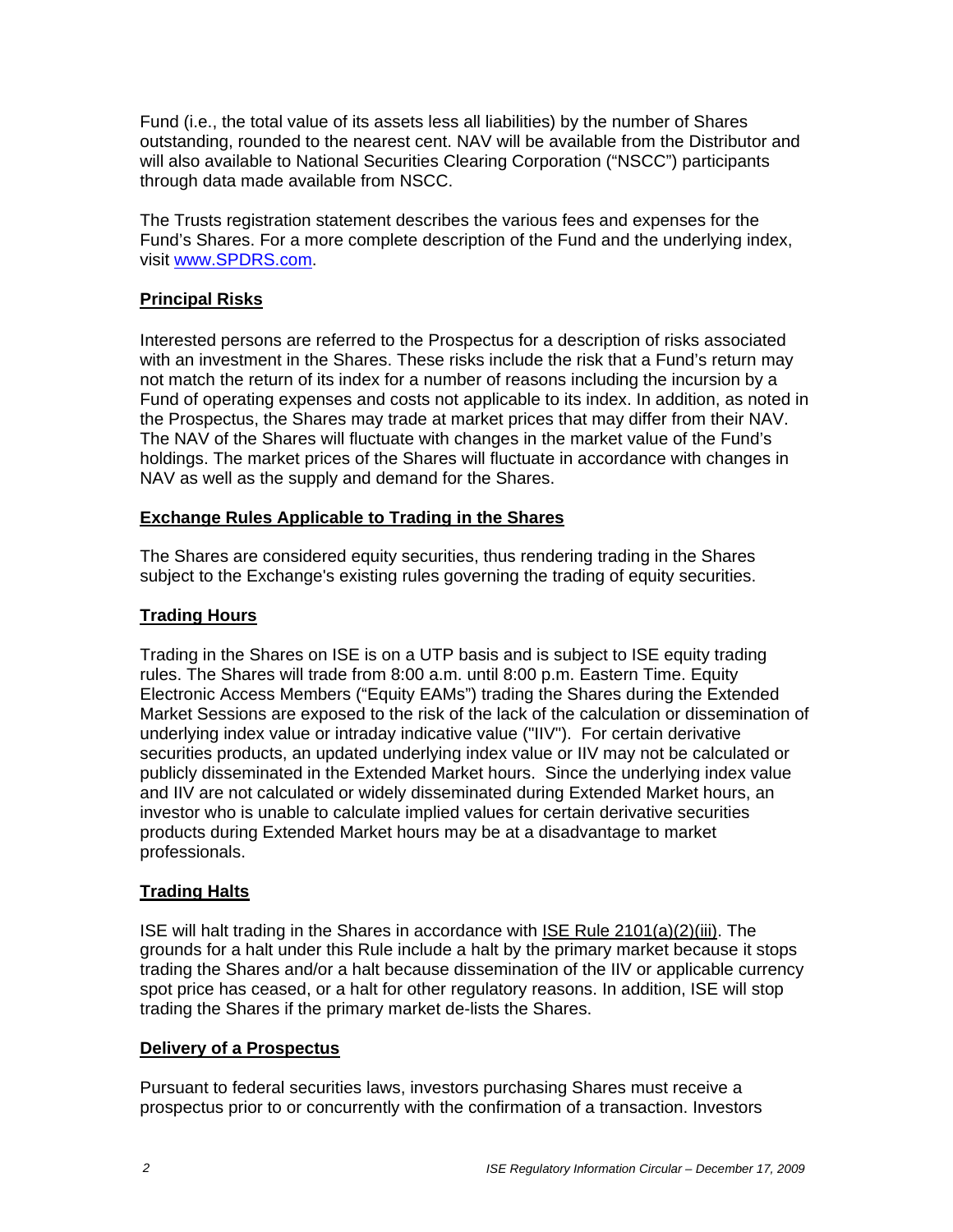purchasing Shares directly from the Fund (by delivery of the Deposit Amount) must also receive a prospectus.

Prospectuses may be obtained through the Distributor or on the Fund's website. The Prospectus does not contain all of the information set forth in the registration statement (including the exhibits to the registration statement), parts of which have been omitted in accordance with the rules and regulations of the SEC. For further information about the Fund, please refer to the Trust's registration statement.

## **Exemptive, Interpretive and No-Action Relief Under Federal Securities Regulations**

The Commission has issued letters dated April 9, 2007, October 24, 2006, November 21, 2005 and August 17, 2001 (together, the "No- Action Letters") granting exemptive, interpretive and no-action relief from certain provisions of and rules under the Securities Exchange Act of 1934 for exchange-traded funds listed and traded on a registered national securities exchange that meet certain criteria.

## **Regulation M Exemptions**

Generally, Rules 101 and 102 of Regulation M prohibit any "distribution participant" and its "affiliated purchasers" from bidding for, purchasing, or attempting to induce any person to bid for or purchase any security which is the subject of a distribution until after the applicable restricted period, except as specifically permitted in Regulation M. The provisions of the Rules apply to underwriters, prospective underwriters, brokers, dealers, and other persons who have agreed to participate or are participating in a distribution of securities.

The Commission issued a No-Action Letter by which persons participating in a distribution of shares of a fund may engage in secondary market transactions in such shares during their participation in such a distribution, despite the requirements of from Rule 101 under Regulation M. In addition, the SEC has permitted persons who may be deemed to be participating in the distribution of shares of a fund (i) to purchase securities for the purpose of purchasing creation unit aggregations of fund shares and (ii) to tender securities for redemption in Creation Unit Aggregations. Further, the Commission has clarified that the tender of fund shares to the Fund for redemption does not constitute a bid for or purchase of any of the Funds' securities during the restricted period of Rule 101. The Commission has issued a No-Action Letter to paragraph (e) of Rule 102 under Regulation M which allow the redemption of fund shares in creation unit aggregations during the continuous offering of shares.

## **Customer Confirmations for Creation or Redemption of Fund Shares (SEC Rule 10b-10)**

Broker–dealers who handle purchases or redemptions of Fund shares in Creation Units for customers will be permitted to provide such customers with a statement of the number of Creation Unit Aggregations created or redeemed without providing a statement of the identity, number and price of shares of the individual securities tendered to the Fund for purposes of purchasing creation unit aggregations ("Deposit Securities") or the identity, number and price of shares to be delivered by the Trust to the redeeming holder ("Redemption Securities"). The composition of the securities required to be tendered to the Fund for creation purposes and of the securities to be delivered on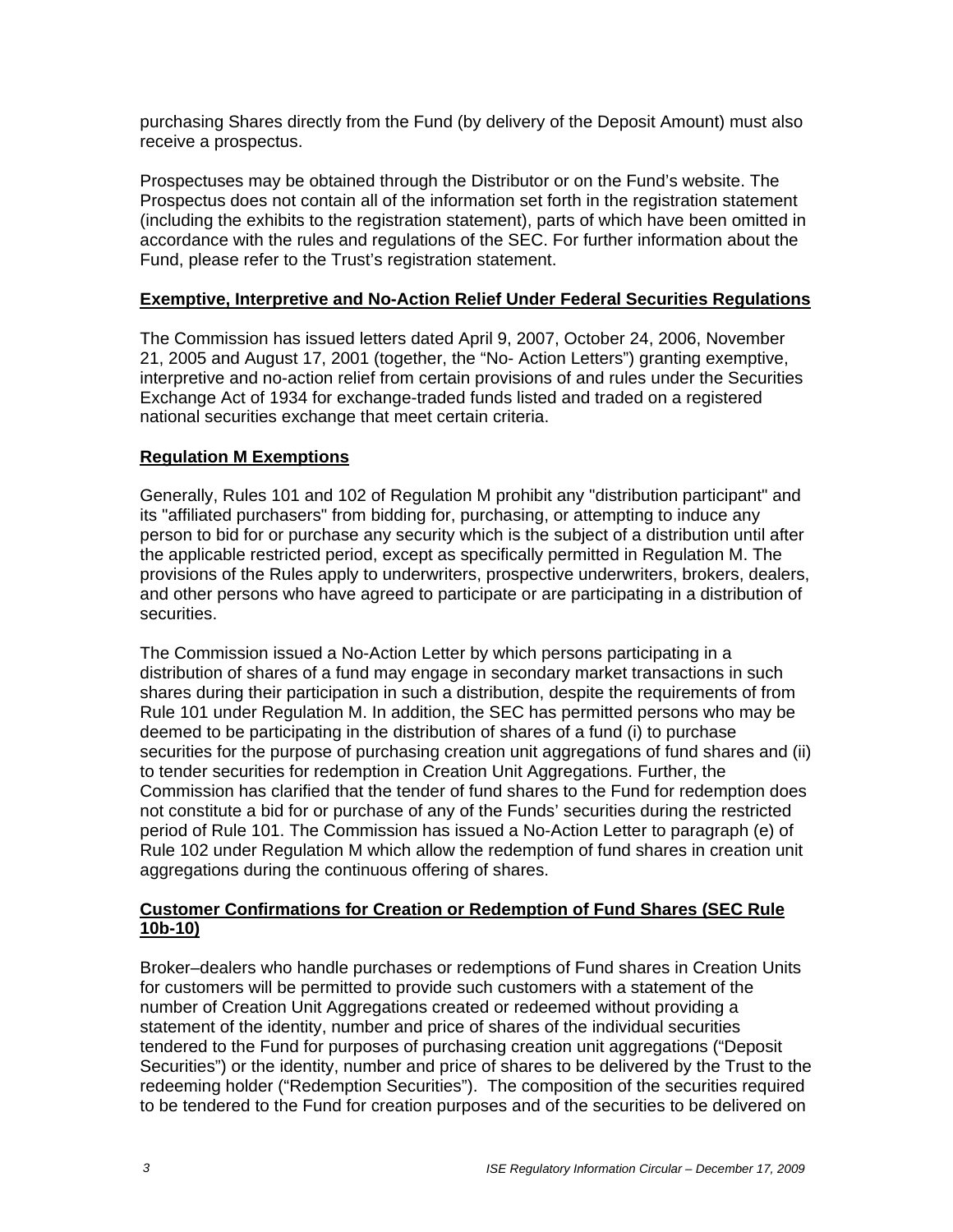redemption will be disseminated each business day and will be applicable to requests for creations or redemption, as the case may be, on that day. This exemptive relief under Rule 10b-10 with respect to creations and redemptions is subject to the following conditions:

- 1) Confirmations to customers engaging in creations or redemptions must state that all information required by Rule 10b-10 will be provided upon request;
- 2) Any such request by a customer for information required by Rule 10b-10 will be filed in a timely manner, in accordance with Rule 10b-10(c);
- 3) Except for the identity, number and price of shares of the component securities of the Deposit Securities and Redemption Securities, as described above, confirmations to customers must disclose all other information required by Rule 10b-10(a).

### **SEC Rule 14e-5**

The Commission has permitted any person acting as a dealer-manager of a tender offer for a component security of fund (1) to redeem fund shares in creation unit aggregations from the issuer that may include a security subject to such tender offer and (2) to purchase fund shares during such tender offer. In addition, a No-Action has been issued under Rule 14e-5 states that if a broker-dealer acting as a dealer-manager of a tender offer for a security of the Fund purchases or arranges to purchase such securities in the secondary market for the purpose of tendering such securities to purchase one or more creation unit aggregations of shares, it must be made in conformance with the following:

- i. such bids or purchases are effected in the ordinary course of business, in connection with a basket of 20 or more securities in which any security that is the subject of a distribution, or any reference security, does not comprise more than 5% of the value of the basket purchased; or
- ii. purchases are effected as adjustments to such basket in the ordinary course of business as a result of a change in the composition of the underlying index; and
- iii. such bids or purchases are not affected for the purpose of facilitating such tender offer.

### **Section 11(d)(1); SEC Rules 11d1-1 and 11d1-2**

Section 11(d)(1) of the Act generally prohibits a person who is both a broker and a dealer from effecting any transaction in which the broker-dealer extends credit to a customer on any security which was part of a new issue in the distribution of which he participated as a member of a selling syndicate or group within thirty days prior to such transaction. The Commission has clarified that Section 11(d)(1) does not apply to broker-dealers that are not authorized participants (and, therefore, do not create creation unit aggregations) that engage in both proprietary and customer transactions in shares of a fund in the secondary market, and for broker-dealer authorized participants that engage in creations of creation unit aggregations. This relief is subject to specific conditions, including the condition that such broker-dealer (whether or not an authorized participant) does not, directly or indirectly, receive from the fund complex any payment, compensation or other economic incentive to promote or sell the shares of a fund to persons outside the fund complex, other than non-cash compensation permitted under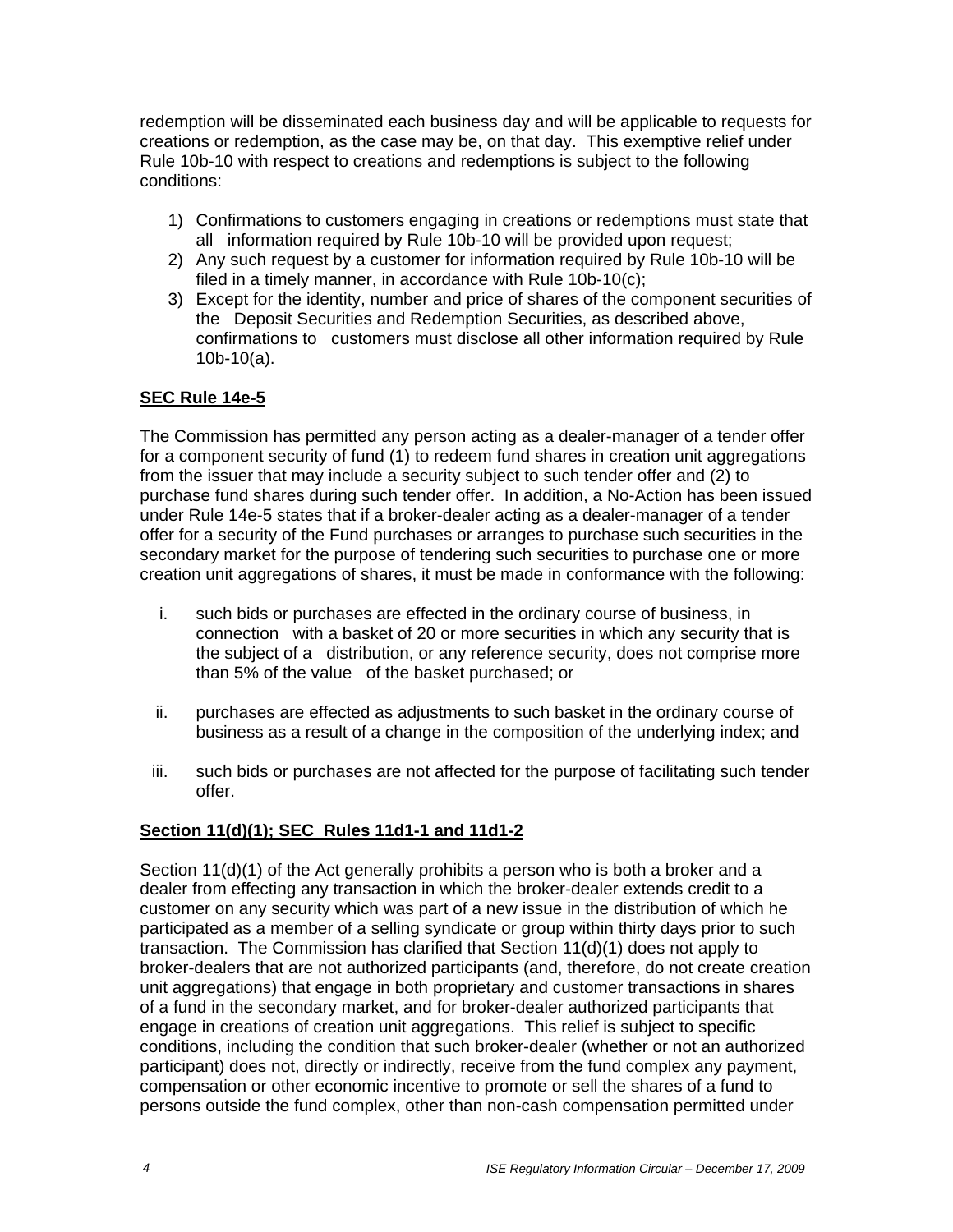NASD Rule 2830 (I)(5)(A), (B) or (C). See letter dated November 22, 2005 from Brian A Bussey, Assistant Chief Counsel, SEC Division of Market Regulation, to Barclays Global Investors, N.A., dated November 22, 2005. The Commission has issued a No-Action Letter under Section 11(d)(1) of the Act states that broker-dealers may treat shares of a fund, for purposes of Rule 11d1-2, as "securities issued by a registered open-end investment company as defined in the Investment Company Act" and thereby extend credit or maintain or arrange for the extension or maintenance of credit on shares that have been owned by the persons to whom credit is provided for more than 30 days, in reliance on the exemption contained in the rule.

#### **SEC Rule 15c1-5 and 15c1-6**

The Commission has issued a No-Action letter with respect to Rule 15c1-5 and Rule 15c1-6 as to the required disclosure of control by a broker or dealer with respect to creations and redemptions of fund shares and secondary market transactions therein.

**This Regulatory Information Circular is not a statutory Prospectus. Equity EAMs should consult the Trust's Registration Statement, SAI, Prospectus and the Fund's website for relevant information.**